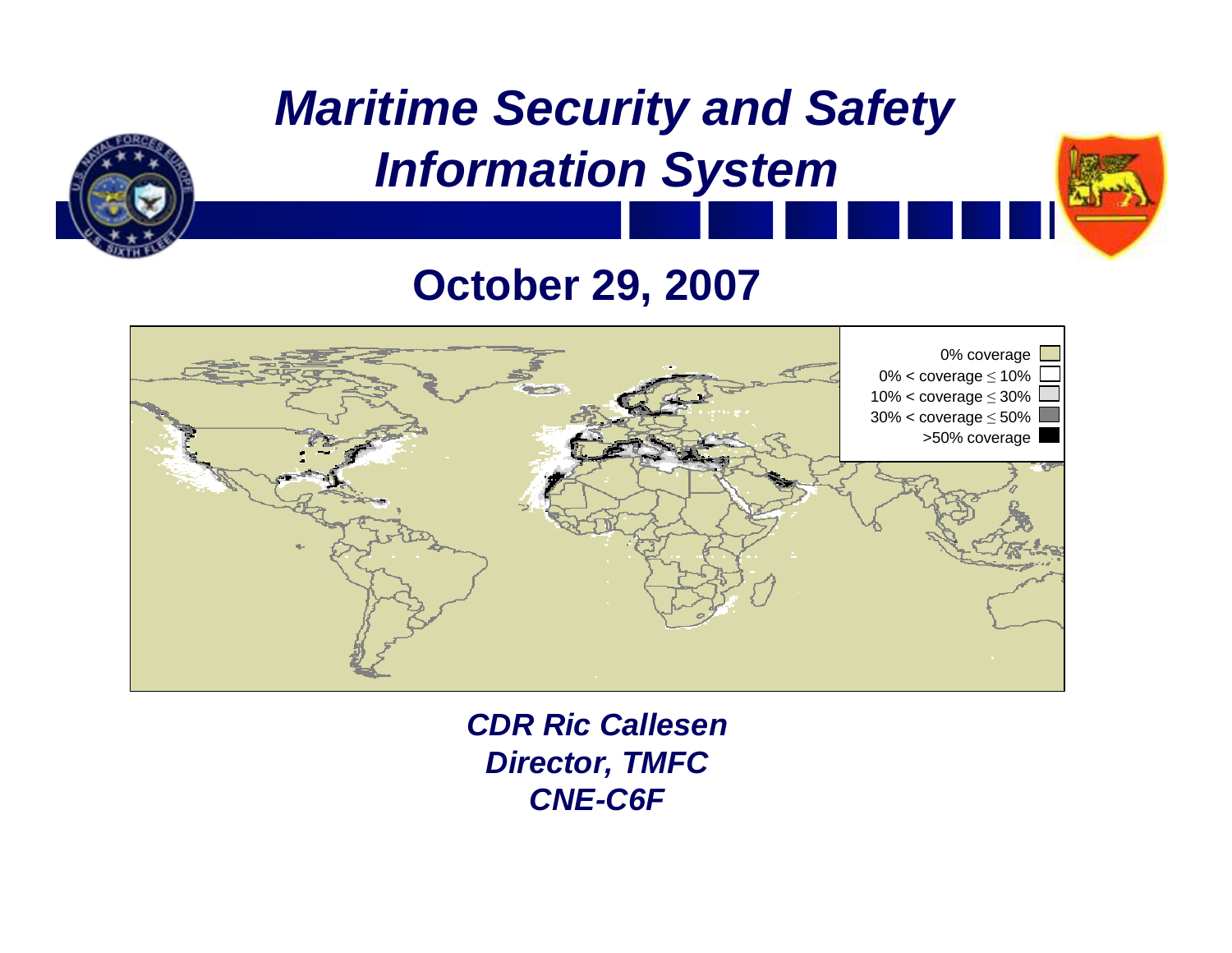





- 9 **Challenge**
- 9 **Guiding Principles**
- 9 **Direction**
- 9 **Idea**
- 9 **Big Idea**
- 9 **MSSIS**
- 9 **MSSIS Africa**
- 9 **RMAC**
- 9 **MSSIS Progression**
- 9 **MSSIS in the National Effort**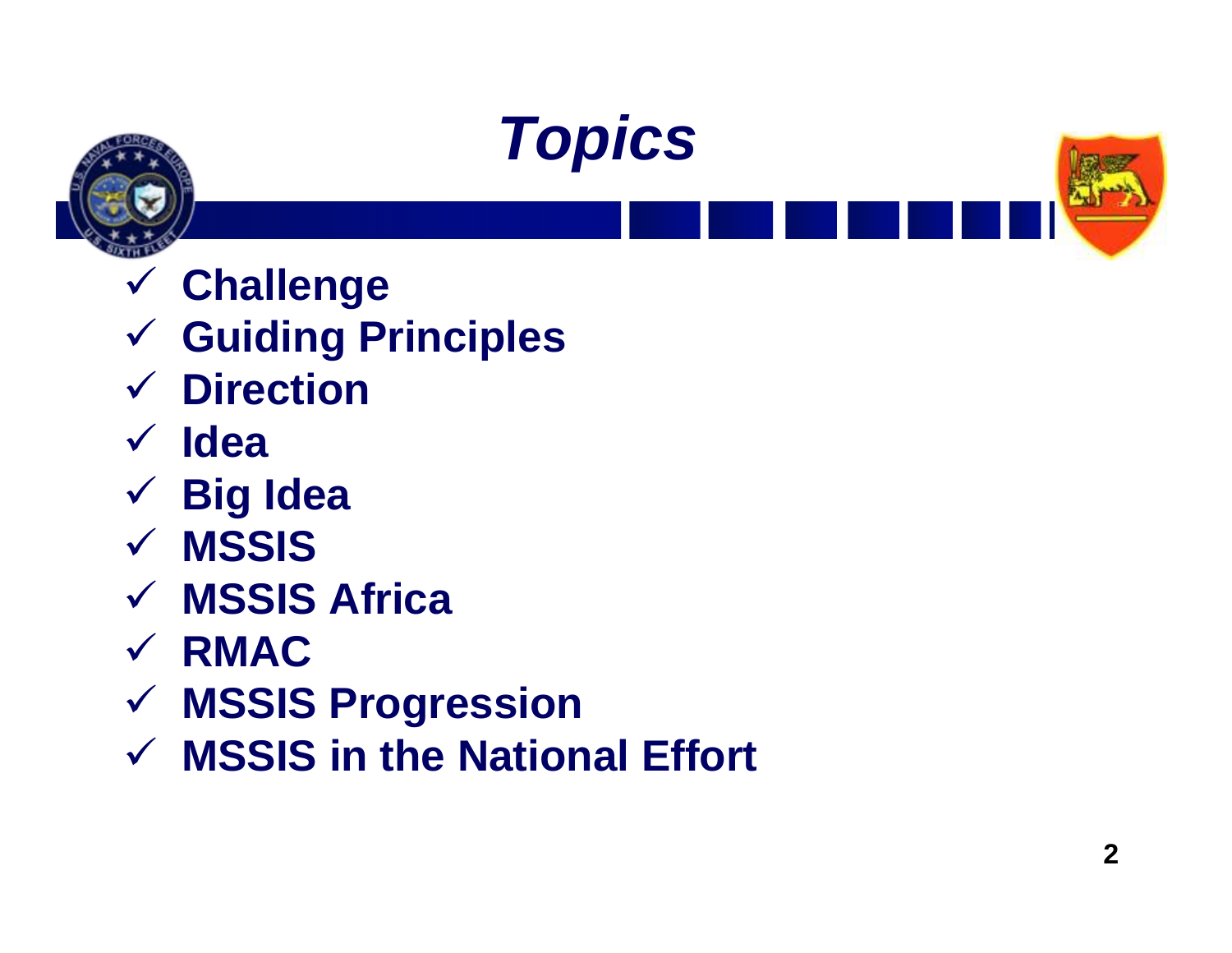

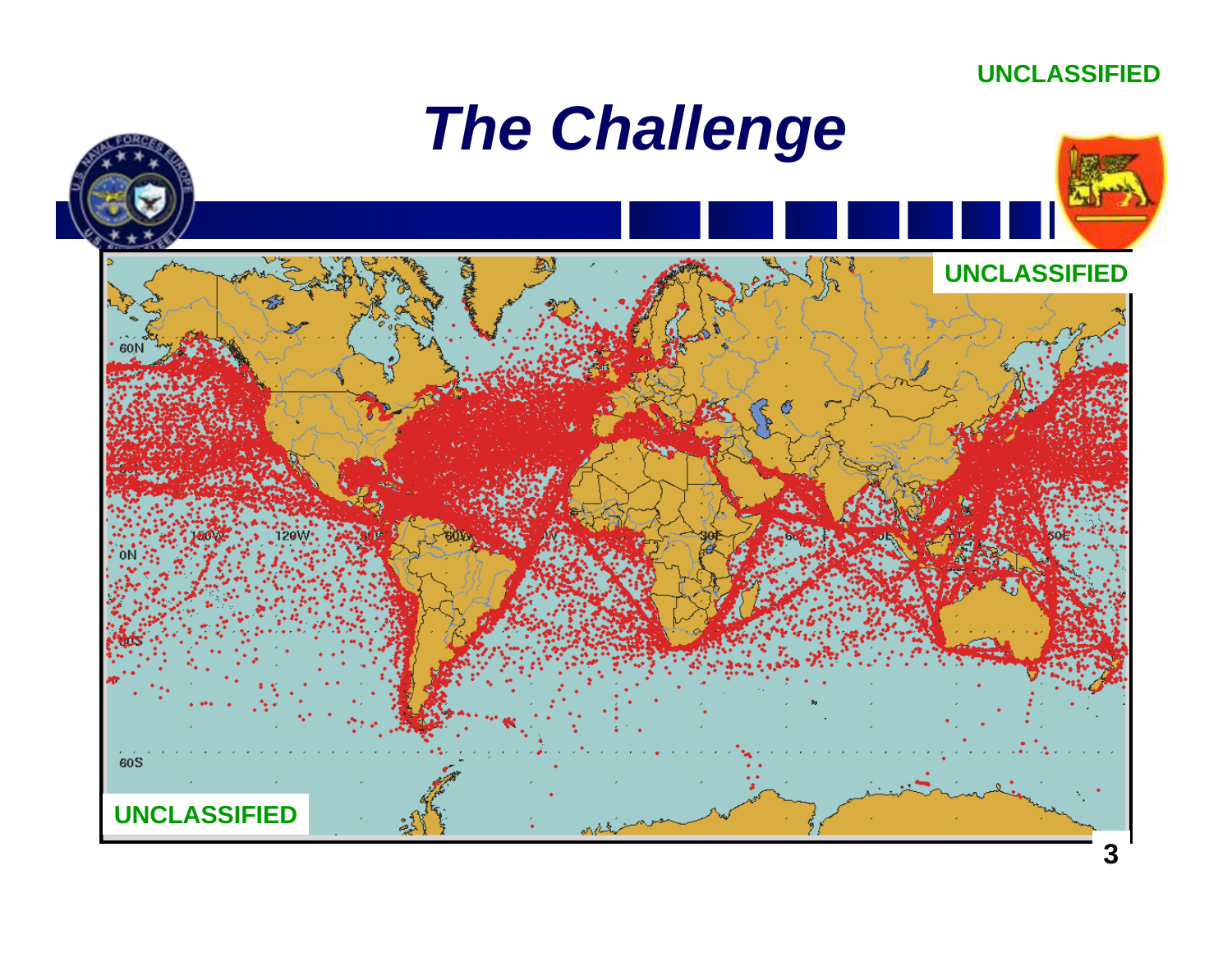

# *Guiding Principles for MDA*

- 
- *Regional problems require regional solutions*
- *Interagency teamwork Not just navies and traditional partners*
- *Be Transparent Share information widely*
- *Keep it simple, keep it low cost*
- *Keep it UNCLASSIFIED Needless classification weakens the network*
- *Open Architecture The Tools are Out There*
- *Network Based Leverage the Internet*
- *Provide the software to sort MSA data*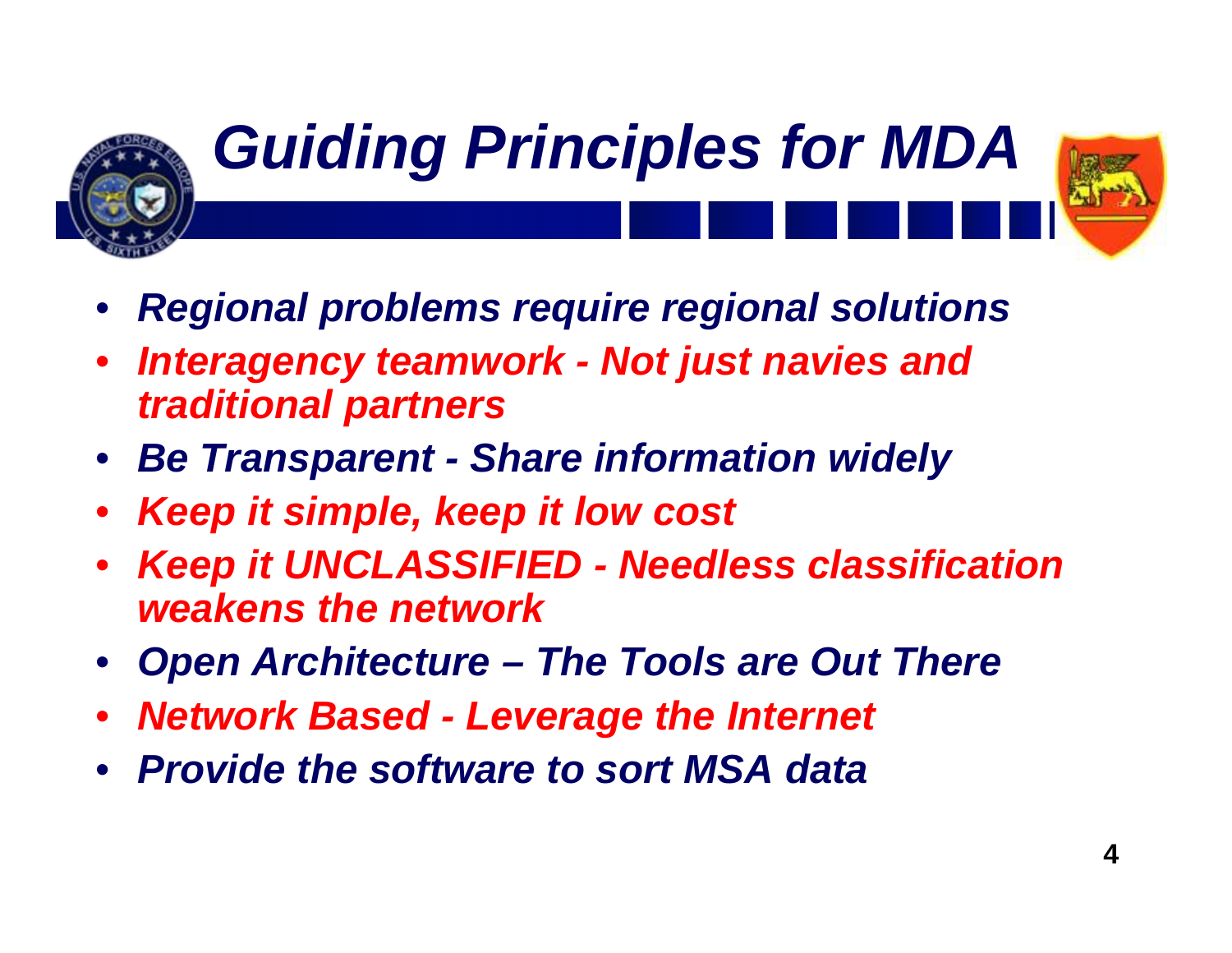





- **Connect our Enduring and Emerging Partners together**
	- **Level the playing field**
	- **Keep it unclassified and Open Source and keep it Freely shared**
	- **No Bi-Lats**
- **Support all National MDA efforts**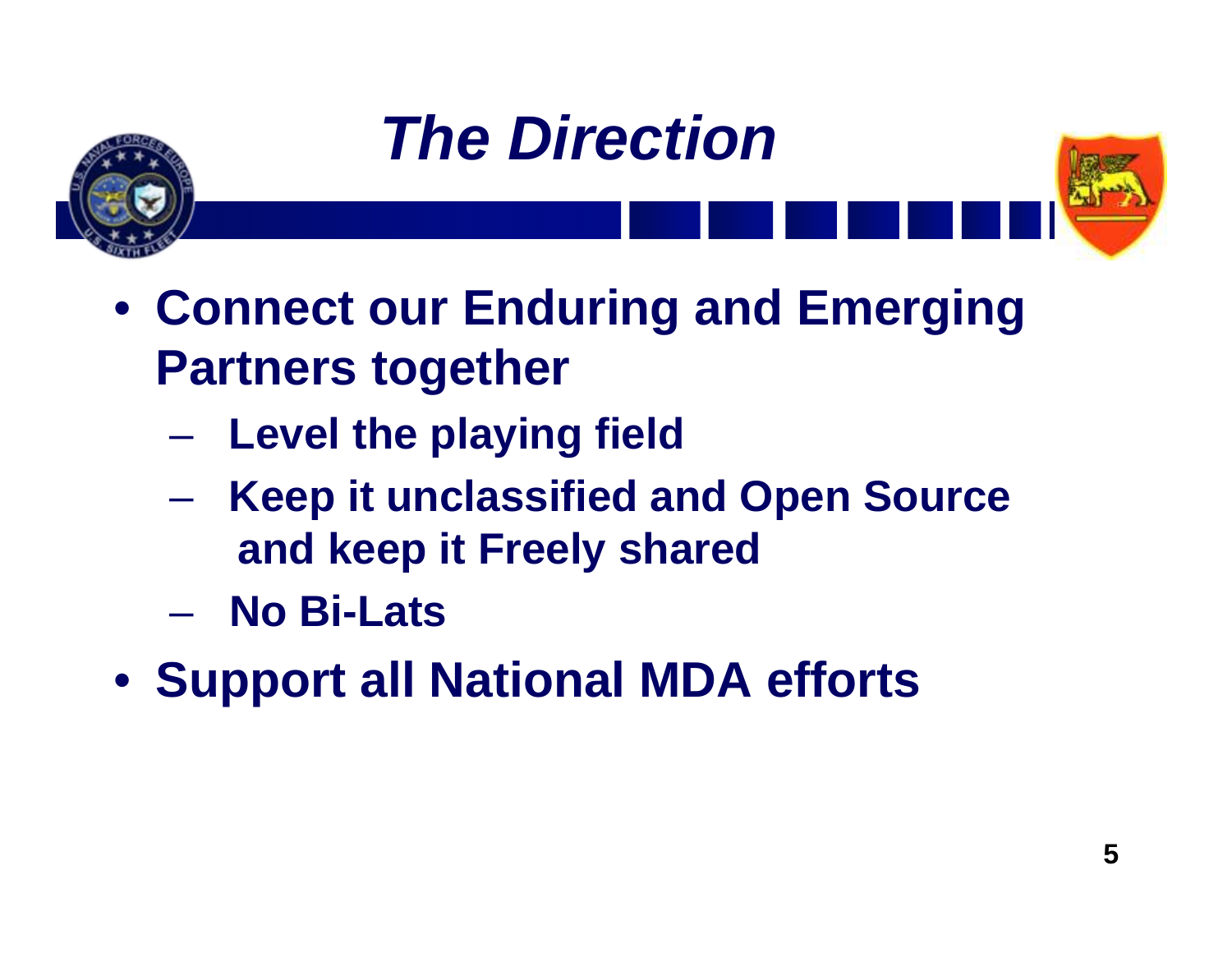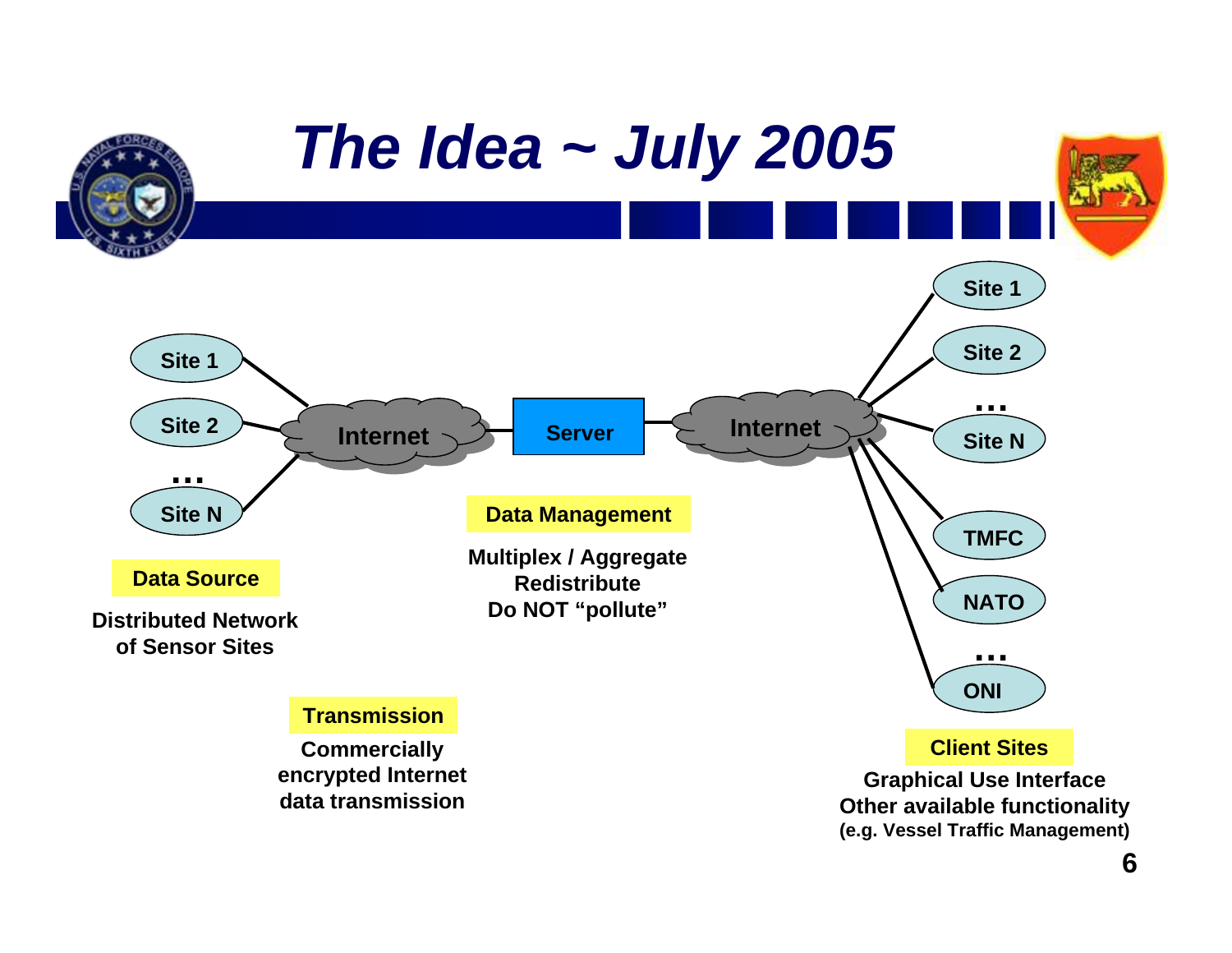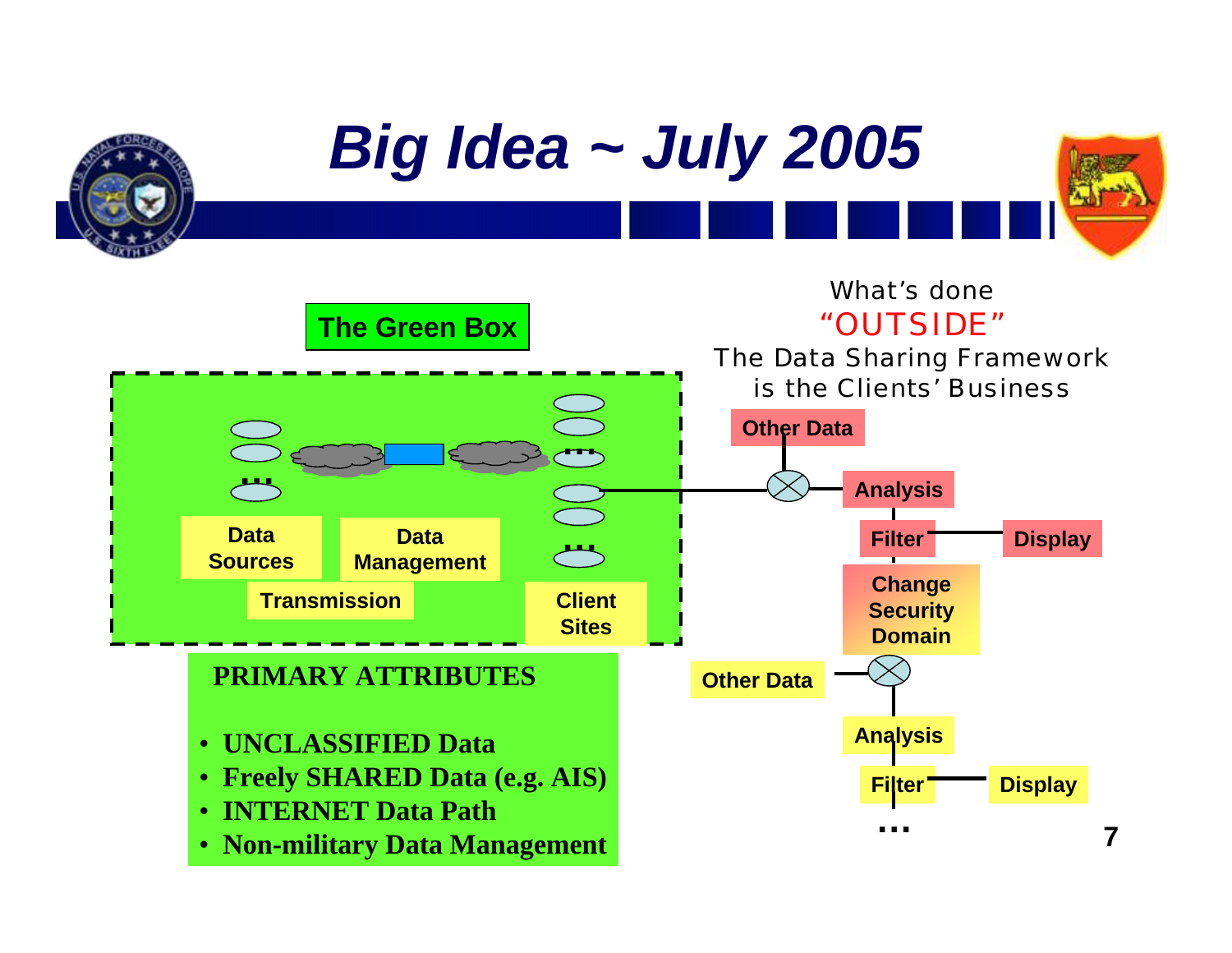

## *Maritime Safety and Security Information System (MSSIS)*

- 
- **Genesis: US Department of Transportation (DoT)** – **Network for US Coast Guard with data viewer (TV-32)**
- **Simple, unclassified, freely shared, open architecture**
- **Uses Internet to share data**
	- **Well-defined international data format (ITU-R M.1371-1)**
- *Authorized* **users access through commercial security** 
	- **Navies, Coast Guards, agencies, ministries, Border Police, port authorities**
	- **Password protected with secure socket layer (SSL) encryption**

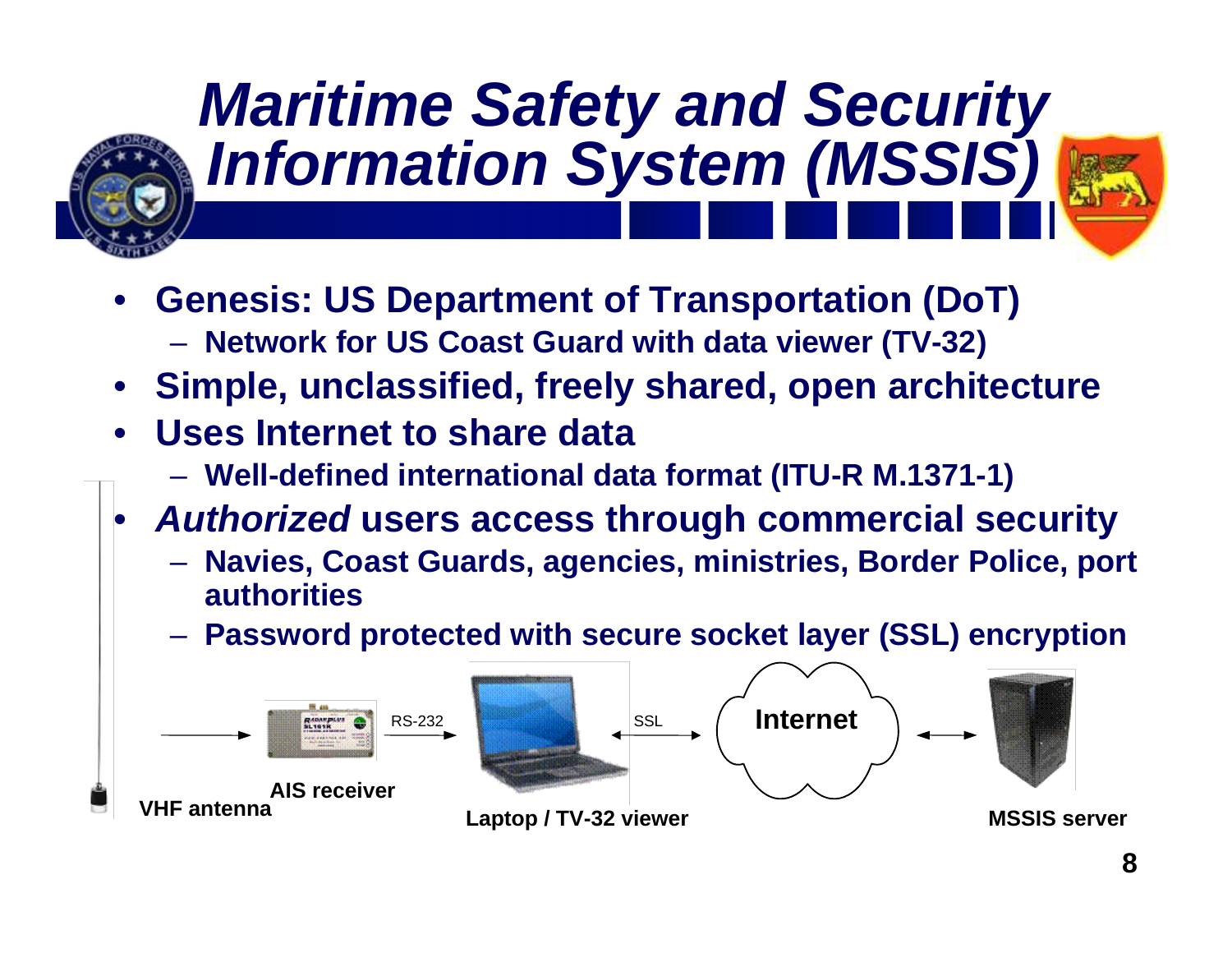### *MSSIS Africa - 1206*

- ¾**Obtained \$2.6M in FY07 1206 funding for AIS installations in installations in 15 nations 15 nations in Africa to participate in Africa to participate**.
- **▶ Applied for \$28M in FY08 1206 funding to increase Maritime Security Capability Enhancement (MSCE)** 
	- **11 African nations 11 African nations**

-**MSCE is integrated AIS, Radar, Camera with OP center display and VHF with OP center display and VHF communications capability communications capability**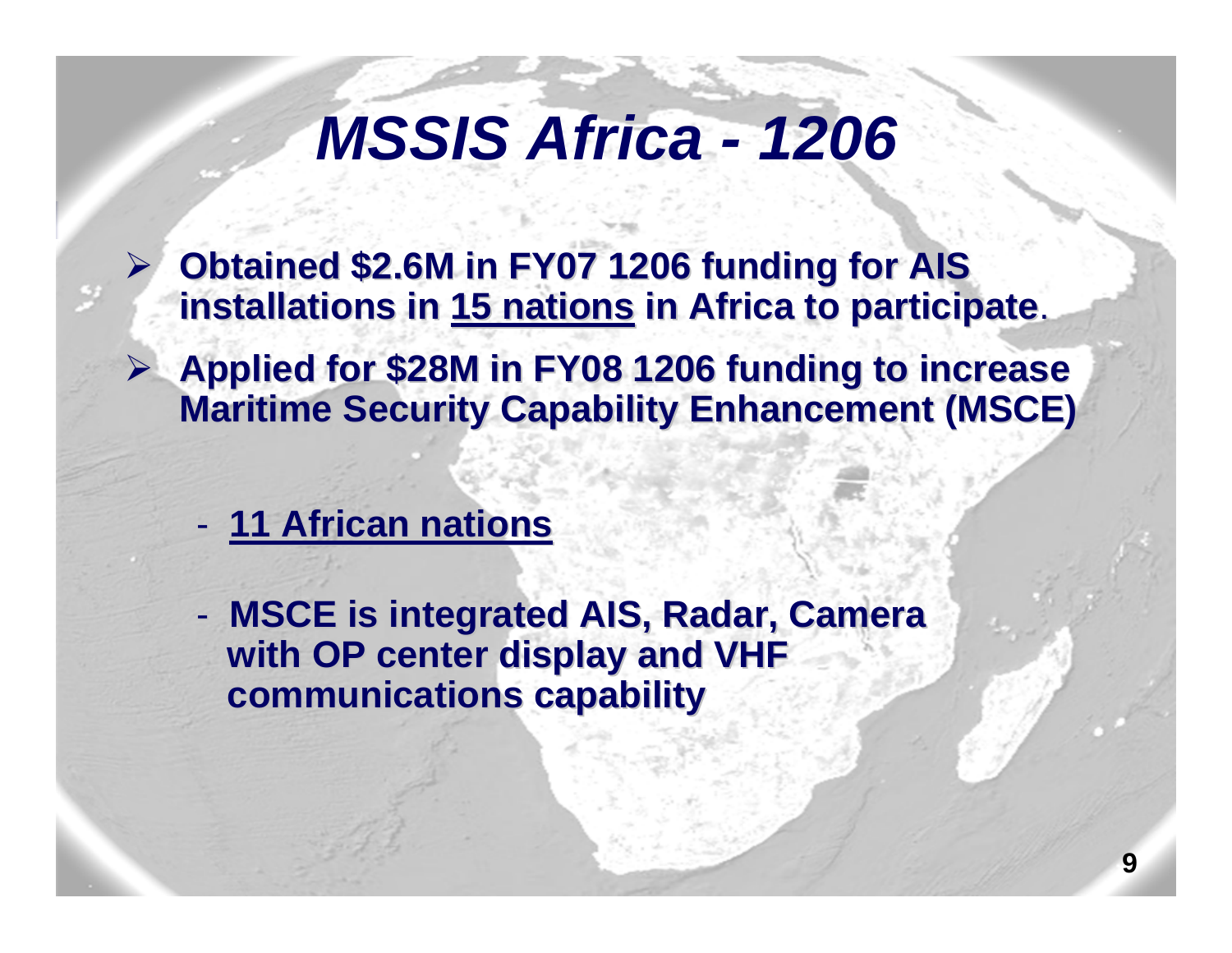

#### *Regional Maritime Awareness Capability (RMAC) Joint Capability Technology Demonstration (JCTD)*



#### • **History**

– Directed by EUCOM. Initiated July 2006 – Concluding Sep 2008

#### • **Synchronization with CNE MDA efforts**

- Improve Maritime Security and Safety
- Help to define technology requirements and maritime awareness capabilities for integrating AIS, Radar, and Video into maritime awareness process

#### • **Current Status and Schedule**

- **Sao Tome and Principe**: Coast Guard Ops Center executing daily maintenance/troubleshooting SOPs
	- Installation completed Nov 07; IOC for Operations Training in mid-Feb 08
- **Nigeria**: Nigerian OPR in flux; Ops Center equipment ready to be installed.
	- Joint CONOPS Oct 07; Lagos Install Dec 07

#### • **Issues and Prognosis**

- Technology solution not optimized for Africa/Third World partners/infrastructure
- JCTD and TSC mission/timelines/success criteria are not good fit
- Capacity/capability will be demonstrated in Sao Tome; Nigeria will remain problematic.
- Without US funding to keep capability going long enough (2-3 years) to build budget for country's self-sustainment, capability will not be sustained in either country
- RMAC will not represent an off-the-shelf solution for future emerging partners.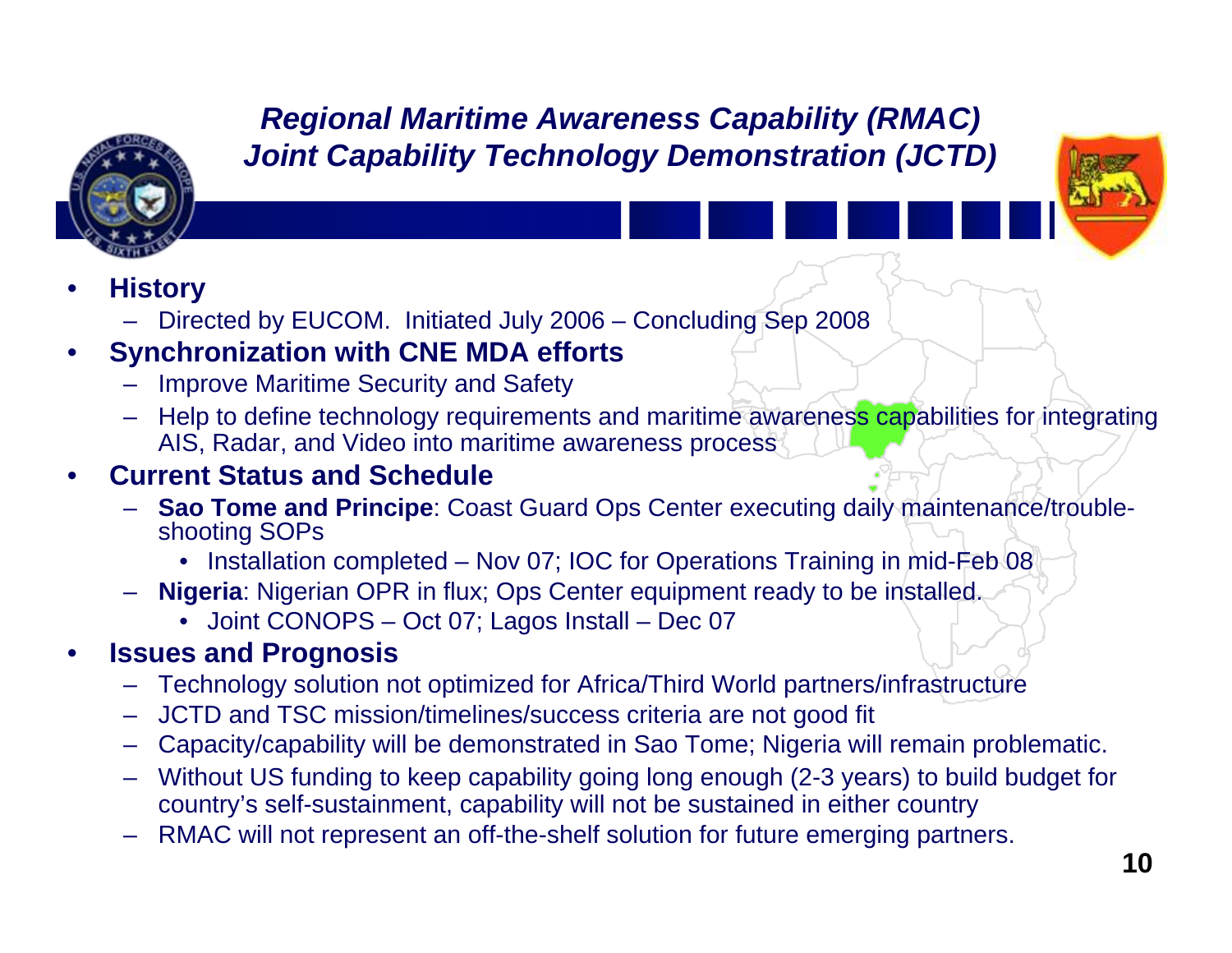



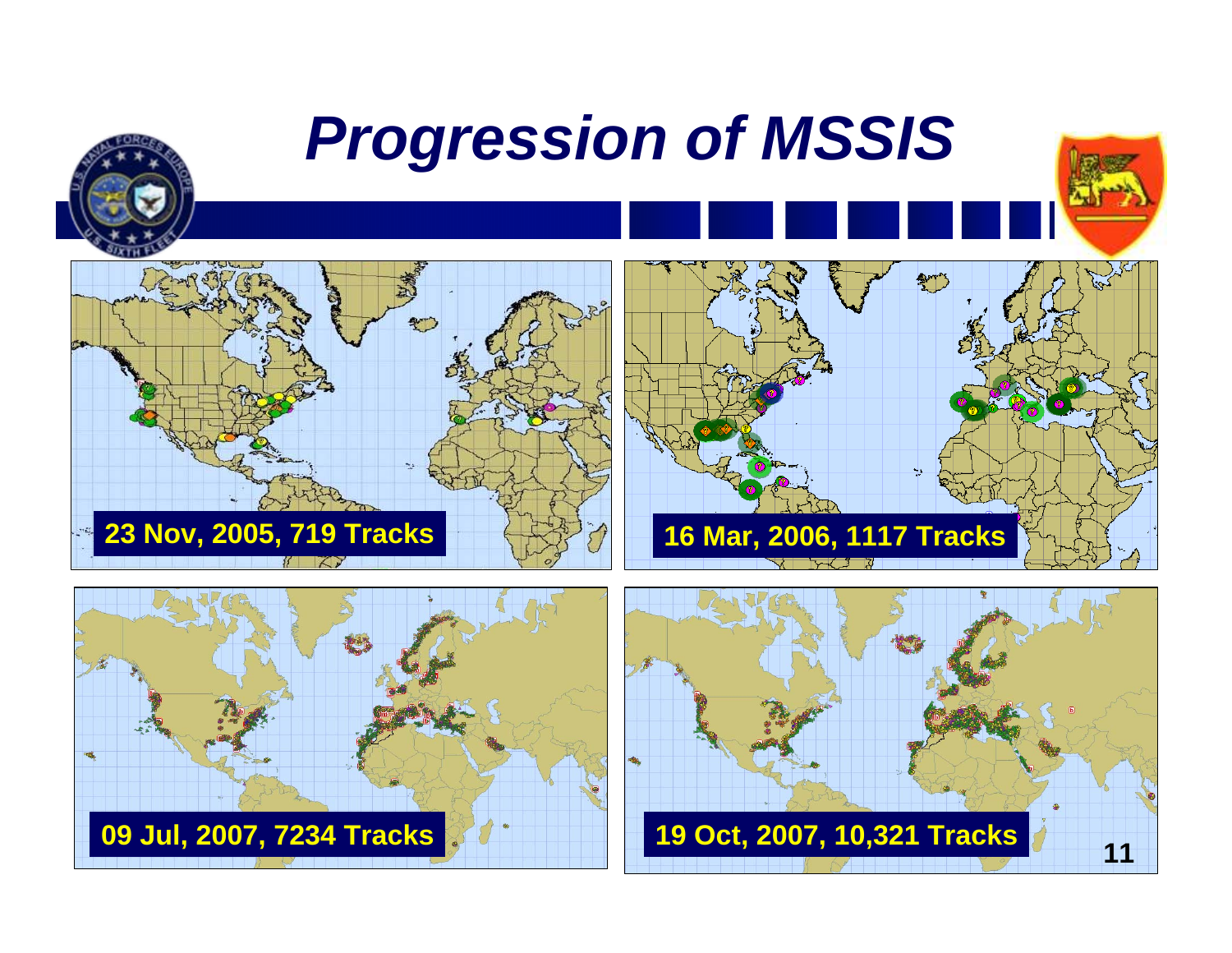

## *Impediments to Success*

- ¾Data sharing agreements require interagency support
- ¾Distrust of the United States
- ¾Insufficient international regulations
- ¾Non-compliance with international regulations
- ¾Inadequate enforcement of international regulations
- ¾Lack of cooperation among maritime states
- ¾Commercial resistance - mistrust of competitors
- ¾Paucity of sensors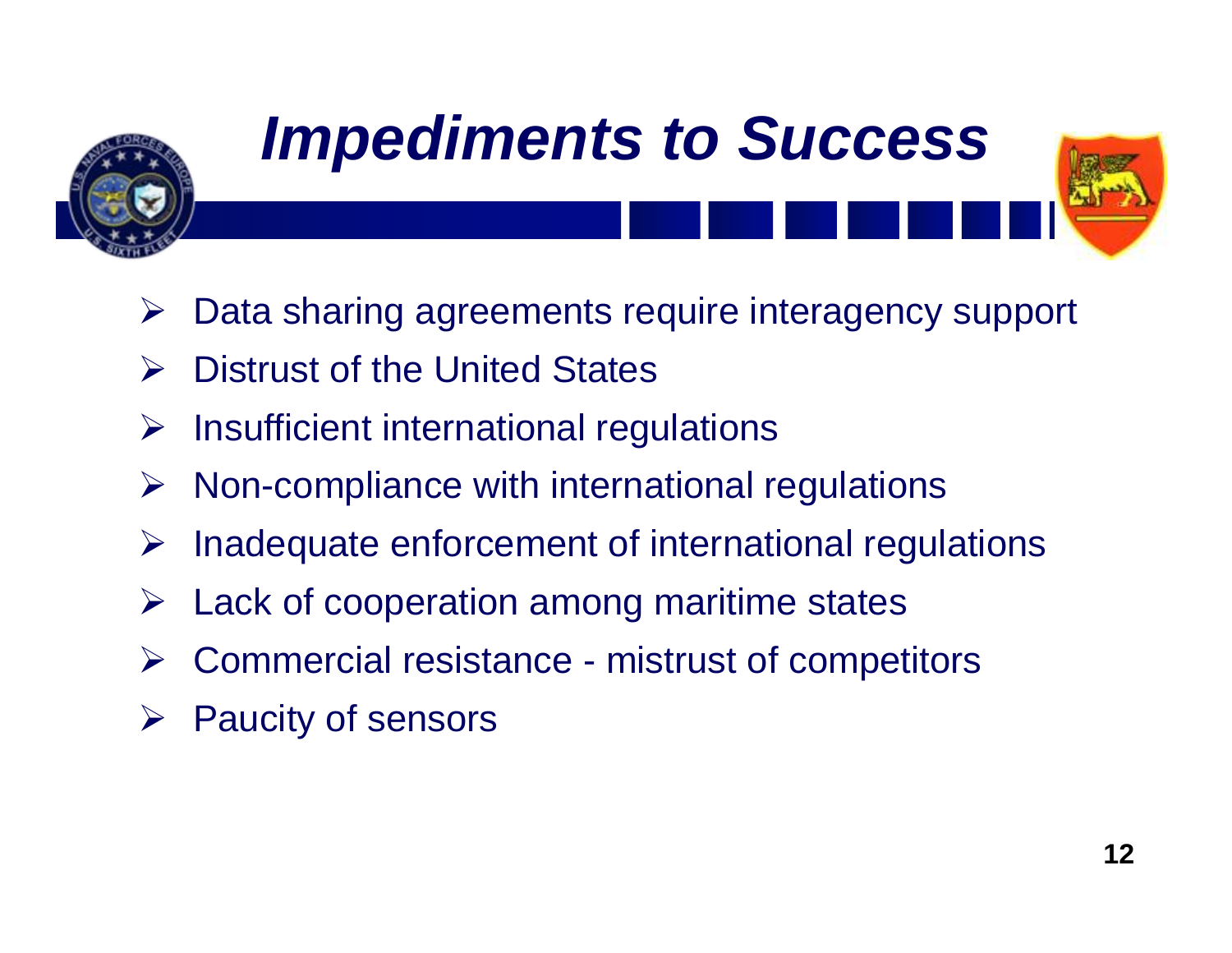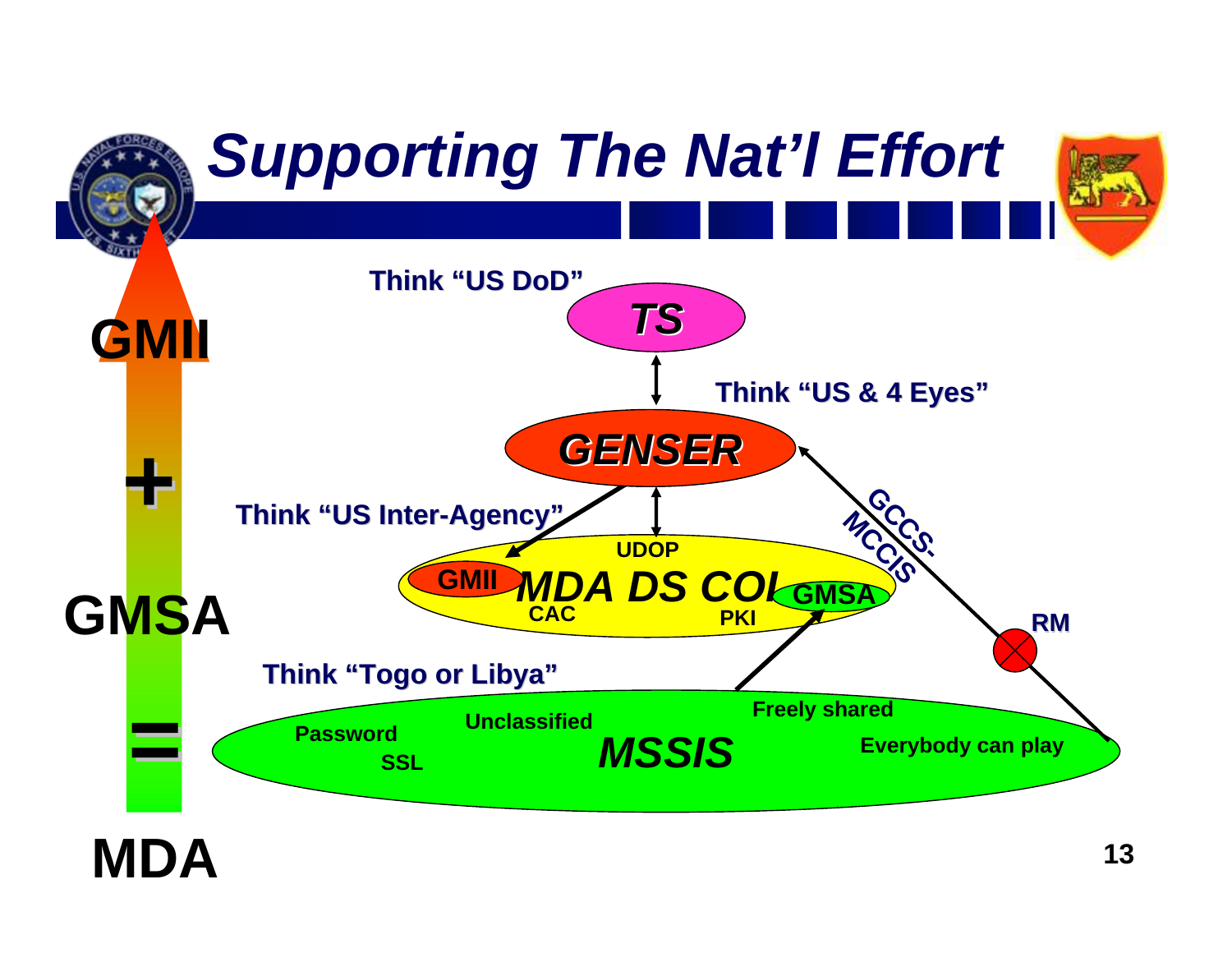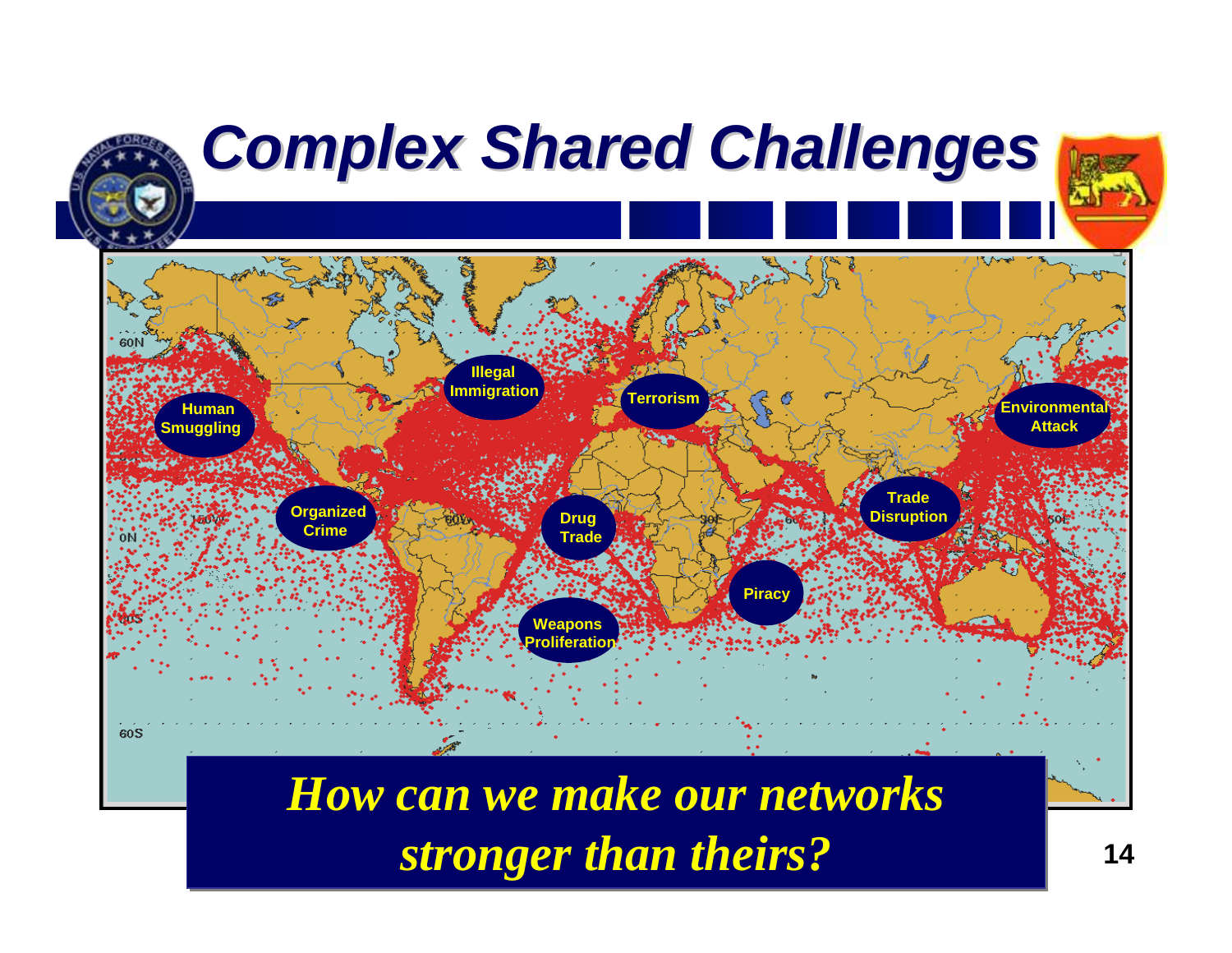



- *Fast C2AP* is a DARPA-sponsored program demonstrating the application of agent-based technologies to operational information management requirements in support of Maritime Domain Awareness. Fast C2AP was designed to be used by the watch floor operators. DARPA will install Fast C2AP at the Second Fleet's new Maritime Headquarters with Maritime Operations Center.
- *Baseline for Rapid Iterative Transformational Experimentation (BRITE)* is a NATO ACT sponsored program is an experimentation framework which allows for the rapid implementation of new ideas and capabilities to support experimentation. BRITE has been developed as part of the TIDE (Technology for Information, Decision and Execution superiority) initiative and is intended to rapidly improve the IT capabilities of the NATO Alliance by reusing existing systems/components and by steering current and future projects towards greater openness and cooperation in a common framework. .